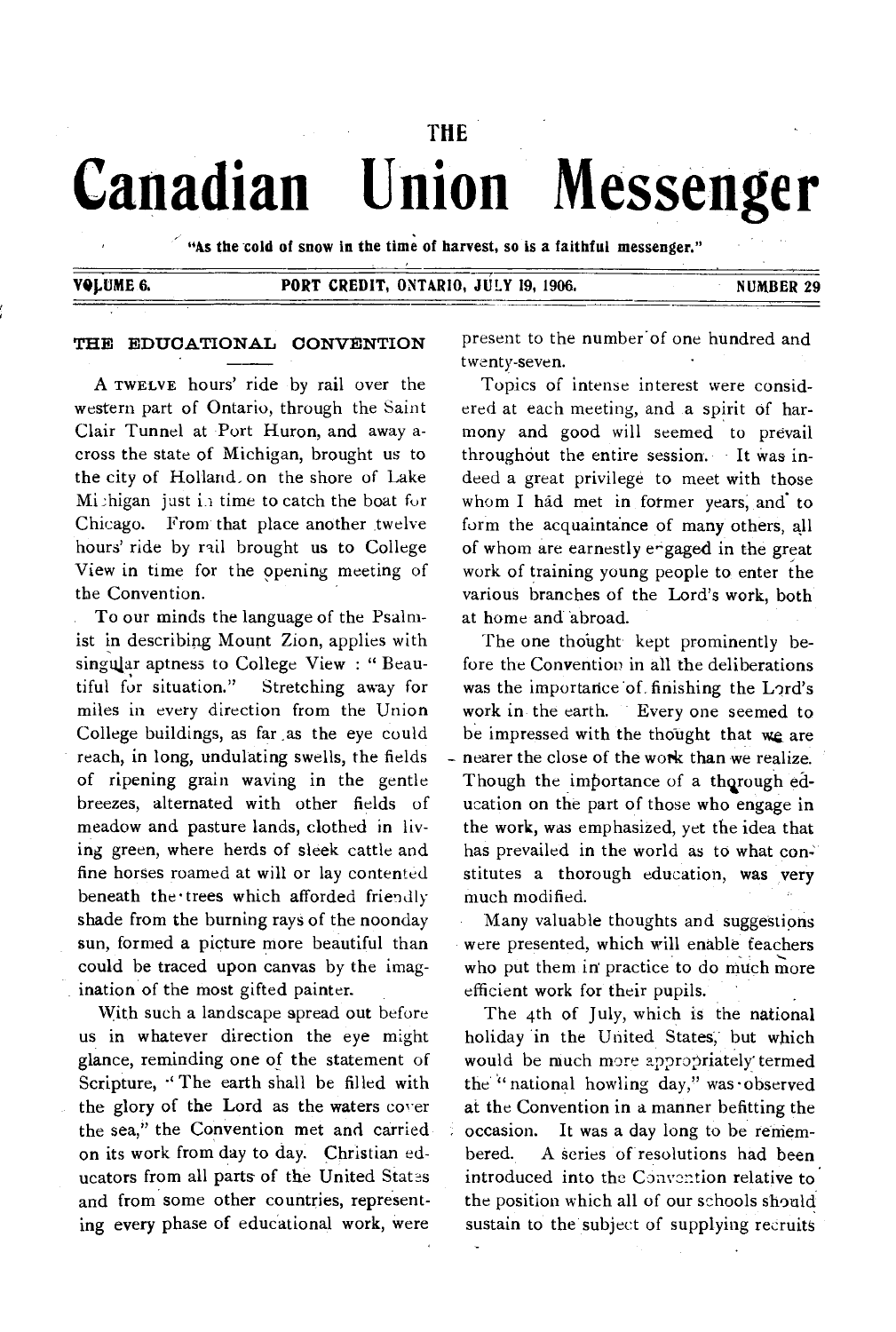for missionary work in all branches.

As we were quietty gathered there listening to the soul-stirring appeals which seemed to touch a responsive.chord in the heart of every one present, we could not help noticing the contrast between these quiet' exercises, and the noisy, boisterous proceedings which were carried on by the world in the name of patriotism. Even in the quiet village of College View, where the majority of the people are Seventh-Day Adventists, what with the horse-racing, the banging of cannon firecrackers, which was kept up the whole night through, intermingled with coarse language and rude laughter, the place was turned into a hideous, howling pandemonium.

We are indeed thankful that there is a people in the earth who find their pleasure in better ways than this, and who are looking,for'the coming of the. Lord.

#### **PASIP -AIRET1147G**

THE **Adventists** of the province of Ontario should feel it their duty to make the coming camp-meeting, one of the grandest and most successful Christian gatherings that. has ever been known in the history of our work. Not one should consider for a single moment whether they can afford to attend the camp-meeting, but should feel it their God-given duty to attend. Not one • of God's- children is too poor to attend.

They should go early and stay until the close of the meetings that they may give and impart tlessings, that they may *receive*  greatest spiritual blessings. Read Ex. 23: r7 and find the command that was given to the people of Israel. " Three times in the year shall thy' males appear before the Lord thy God."

Would it have been right for those people to question for a single moment whether they should attend these gatherings three times a year? How muth more should we

obey the command to attend- our campmeetings which occur only once a year.

If we all do as we should we shall not only receive great spiritual blessings, but also the temporal blessings. Read verse also the temporal blessings. 25: " And ye shall serve the Lord your God and he shall bless thy bread and thy water ; and I will take sickness away from the midst of thee."

We are almost to the land of Canaan so very near that we almost see it, then why should any of us consider ourselves too poor or sick to appear before the Lord our God.

G. W. H.

## **-FROM THE FIELD**

# **PETROLIA, ONT. ---**

**SEVERAL** years ago a tent was located here and a few souls began to obey the Lord, but not a sufficient number to form a church. About two years ago Brother and Sister Louis Boyce settled here, and since that time Sister Boyce has been laboring among the people with the result that a, goodly number have been converted, and are now observing the Sabbath of the Lord.

Brother Bartram spent two days with me visiting the scattered Sabbath-keepers. We traveled sixty miles, finding some who have not heard an Adventist sermon for a long time. They subscribed for our periodicals and bought our books. Some of them had their money ready to send to the missionaries in other lands. One family sent two fine rugs by us to the school. These children of the Lord remember the school.

In and around Petrolia there are about twenty-five who observe the Sabbath. This is a sufficient number to form a good church which we organized, as far as we could until all are baptized. We went to Sarnia for baptism, but the waves were rolling so high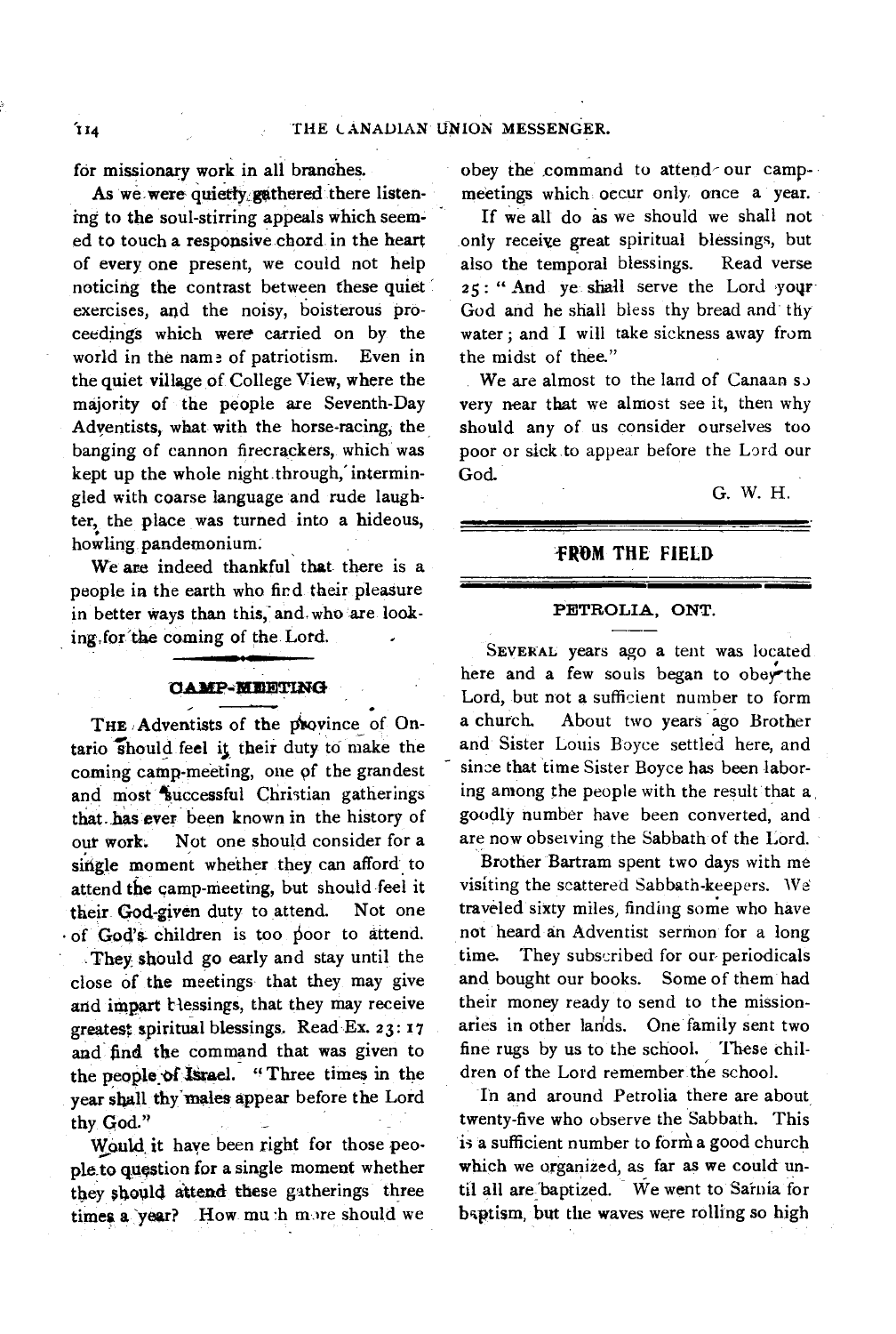that we were not able to immerse them. They were very much disappointed.

On the way home from the lake I noticed two pleasant-looking men, whom I took to be ministers. I ventured the reremark, "You look like ministers." One of them replied, "Yes, this is the Rev. Mr. ......, the Presbyterian minister of Petrolia, and I am the Baptist minister of the same place." Then followed a pleasant conversation. I remarked that I supposed there was no disagreement between them on the subject of baptism. One of them said, "We agree to disagree." I then told them that we were returning from the lake without baptizin, on account of the waves r -11.ng so h,gh, tnd that the people were much d.sappointed. Then I turned to the Baptist minister and asked him for the use of his baptistry. He shook his head, as much as to say, "I hardly think it." I said that we allow others to use our baptistry, and asked about the golden rule. Then the train roiled into the station and *we* said good-bye.

That evening we held our last meeting, and all thought that they would go to the camp-meeting, wh-n this ordinance can be administered, and the ordination of church officers can be attended to. •

A. 0. BURRILL.

# SOUVENIR EDITION " SIGNS OF THE TIMES "

The following are some of the good things this Souvenir Edition will conta'n

I. Between thirty and forty of the finest views obtainable of the earthquake, fire, and ruins.

2. Seismographic records taken in Oakland and Napa, California, Albany, New York, and the Imperial Observatory, Austria. These records show that the whole world was shaken by this great earthquake. No other paper shows these illustrations grouped as we have them.

3. A fine relief map of San Francisco in colors, showing the fire-swept district.

4. A map of California showing the part especially affected by the earthquake.

5. A comparative diagram of the great fires of Chicago, Boston, Baltimore, and San Francisco.

6. Two beautiful and striking views of the burning of San Francisco, printed in colors. One of these is a panoramic scene, 6x18 inches, showing the whole city with about one- half of it in flames.

Besides all this, and much more of like nature, this number will tell the meaning of these things in the light of prophecy, and point the reader to the only sure and abiding refuge. Other papers have told the story fairly well, but the *Signs of the Times*  is the only paper that attempts to show the meaning of these things in the light of the' "more sure word of prophecy," and to point the reader to something more substantial and enduring.

# **OBITUARY**

SWITZZR.—Died at her home in Nepean, near Ottawa, July 3, 1906, of multiple abscesses, Sister Ruhamah Switzer. Sister Switzer has been a firm believer in present truth for several years, and has been true to the cause, assisting with her prayers and means, and rejoicing in the progress of the message. She was a member of the Ottawa church, but has been in poor health for some time, and could not attend the meetings. She was a great sufferer for months, but has now fallen asleep in Jesus, and is resting from her labors until the day break and the shadows flee away. She leaves several relatives and many friends to mourn their loss. She was an unmarried lady of sixty-one years. The funeral was conducted by the writer.

W. H. THURSTON.

THE Quebec camp-meeting will be held af Ayre's Cliff, Que., Sept. 6-16, on the Boston and Maine Railway between Sherbrooke and Newport. Further particulars later.

W. H. THURSTON.

ELDER Rickard improved slightly last week, and, there is some hope of recovery. w. H. T.